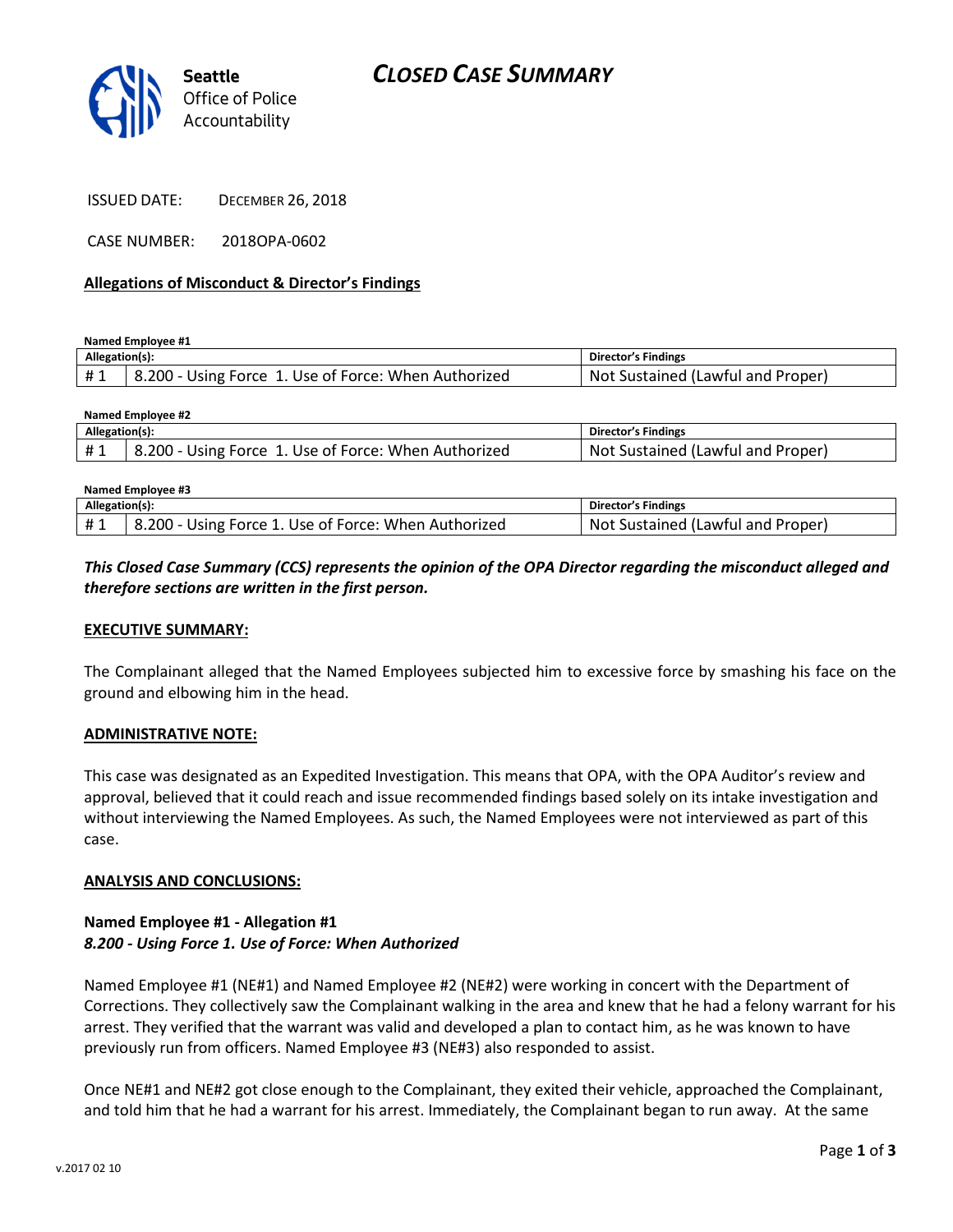

# CLOSE CASE SUMMARY

OPA CASE NUMBER: 2018OPA-0602

time, NE#3 was running towards the Complainant to assist with the arrest. NE#3 and the Complainant collided and both fell to the ground. With the assistance of NE#1, NE#3 placed the Complainant into handcuffs.

Once he was under arrest, the Complainant alleged the Named Employees smashed his face on the ground and elbowed him in the head. The screening Sergeant reported this incident to OPA for investigation.

SPD Policy 8.200(1) requires that force used by officers be reasonable, necessary and proportional. Whether force is reasonable depends "on the totality of the circumstances" known to the officers at the time of the force and must be balanced against "the rights of the subject, in light of the circumstances surrounding the event." (SPD Policy 8.200(1).) The policy lists a number of factors that should be weighed when evaluating reasonableness. (See id.) Force is necessary where "no reasonably effective alternative appears to exist, and only then to the degree which is reasonable to effect a lawful purpose." (Id.) Lastly, the force used must be proportional to the threat posed to the officer. (Id.)

The video does not support the Complainant's description of the force allegedly used by the Named Employees. There is no evidence to support a finding that they smashed his face on the ground or elbowed him in the head. Notably, the Complainant had no visible injuries at the time. Moreover, the force that was actually used was captured on Body Worn Video, as well as thoroughly documented and reviewed by the chain of command.

Regarding NE#1 and NE#3, I find that the force they used was reasonable and necessary to handcuff the resisting Complainant and to prevent him from fleeing. With regard to NE#2, once the Complainant was on the ground, NE#2 used a figure four control hold to hold the Complainant in place and to prevent him from kicking officers. Based on OPA's review of the BWV, there is no evidence that the Named Employees used anything other than de minimis force and the record reflects that none of the Named Employees used excessive force.

For these reasons, I recommend that this allegation be Not Sustained – Lawful and Proper as against all of the Named Employees.

### Recommended Finding: Not Sustained (Lawful and Proper)

## Named Employee #2 - Allegation #1 8.200 - Using Force 1. Use of Force: When Authorized

For the same reasons as stated above (see Named Employee #1, Allegation #1), I recommend that this allegation be Not Sustained – Lawful and Proper.

Recommended Finding: Not Sustained (Lawful and Proper)

# Named Employee #3 - Allegation #1 8.200 - Using Force 1. Use of Force: When Authorized

For the same reasons as stated above (see Named Employee #1, Allegation #1), I recommend that this allegation be Not Sustained – Lawful and Proper.